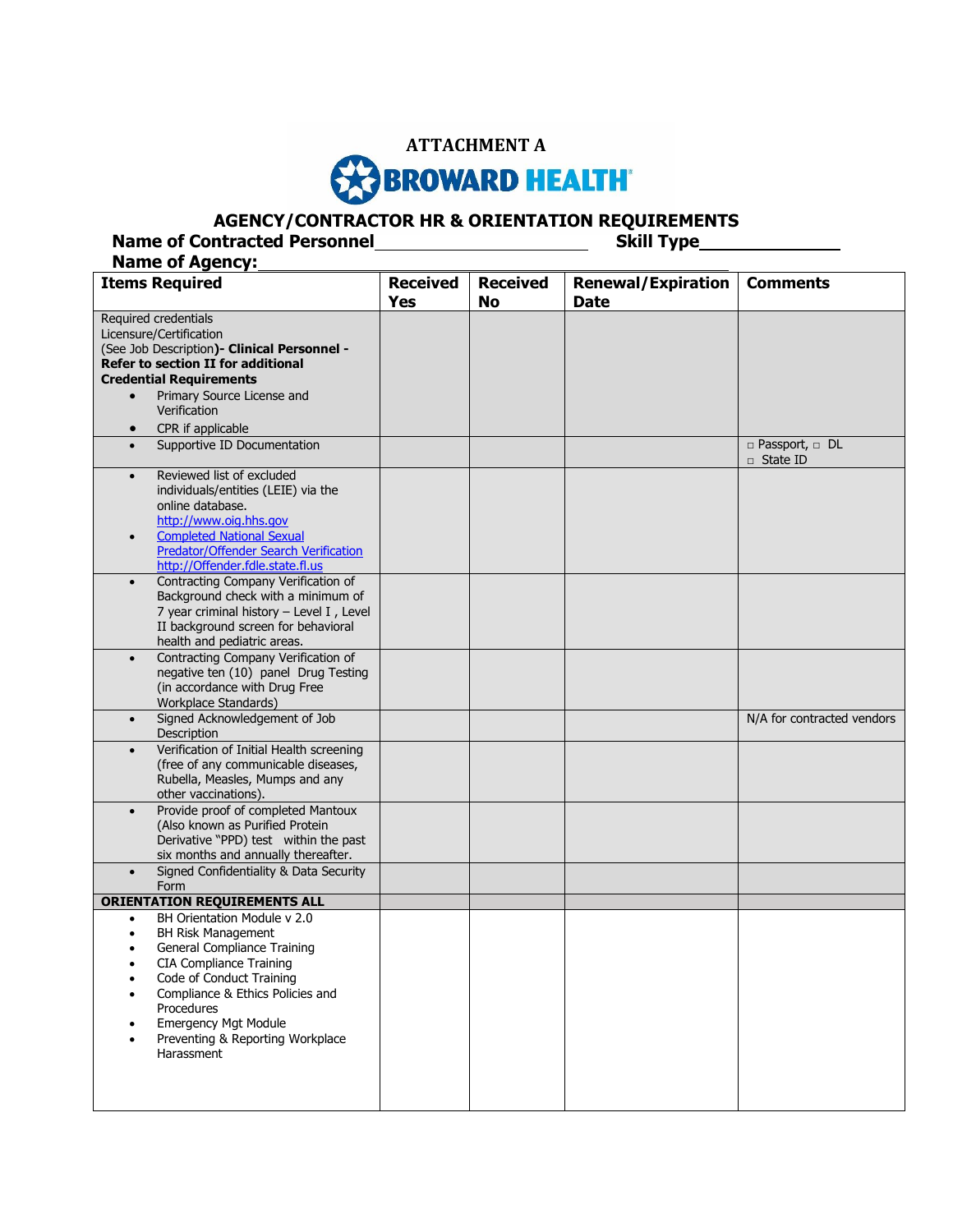| <b>ORIENTATION REQUIREMENTS CLINICAL</b><br><b>NURSING (IN ADDITOIN TO ALL</b> |  |  |
|--------------------------------------------------------------------------------|--|--|
| <b>REQUIREMENTS)</b>                                                           |  |  |
| Dysphagia & Aspiration Precautions                                             |  |  |
| Recognizing Impairment                                                         |  |  |
| Clinical Reference Guide (Challenging                                          |  |  |
| Pts, Pain Mgt, Blood                                                           |  |  |
| Admin/Anticoaulation, Restraints &                                             |  |  |
| Antimicrobial Stewardship)                                                     |  |  |
| Plum A Plus                                                                    |  |  |
| Once every 3 years Proof OF:                                                   |  |  |
|                                                                                |  |  |
| IV medication Administration                                                   |  |  |
| Preventable Events                                                             |  |  |
| Living, Dying & Death                                                          |  |  |
| Initial Shift Assessment of                                                    |  |  |
| Competency/ Evaluation                                                         |  |  |